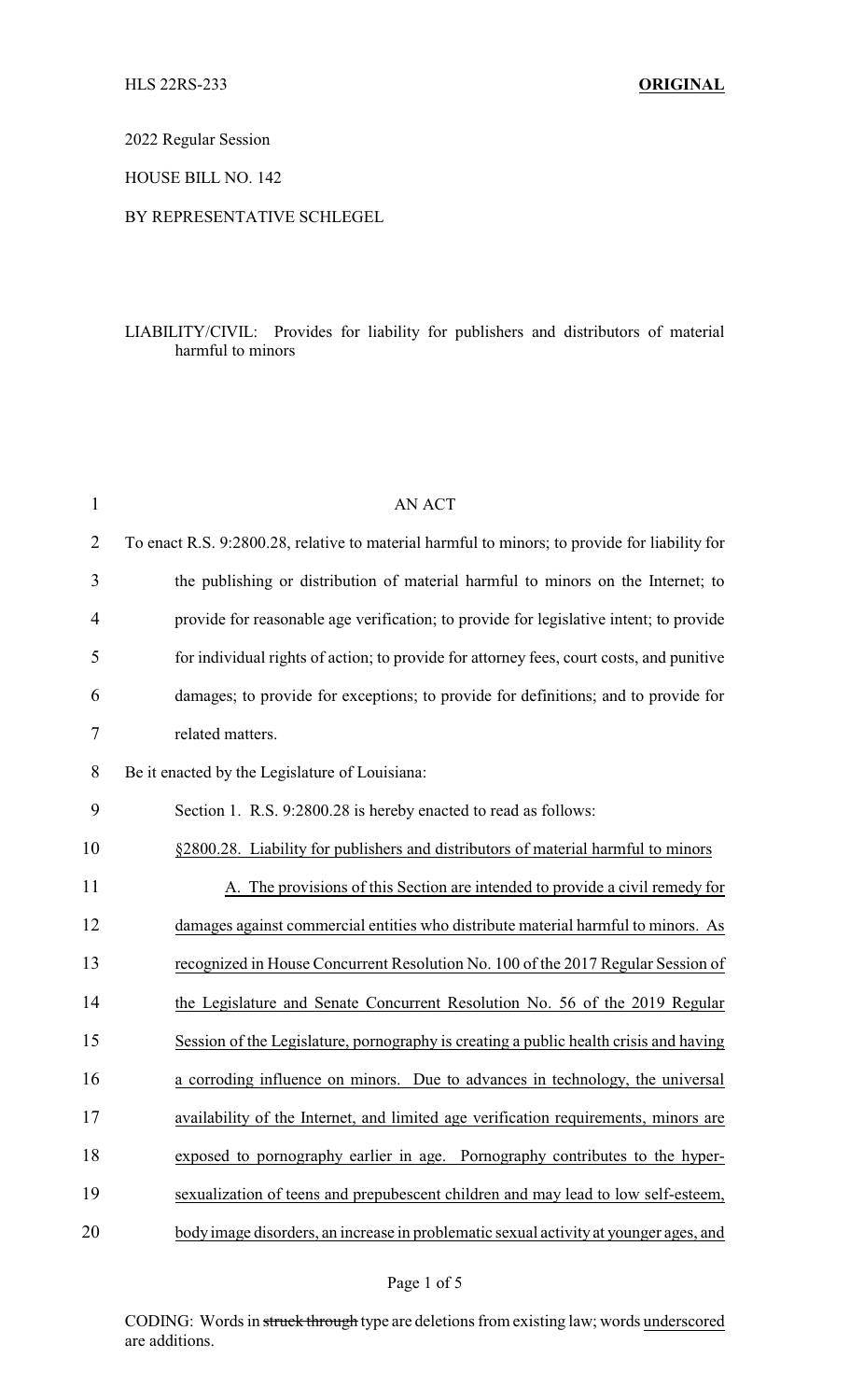| $\mathbf{1}$   | increased desire among adolescents to engage in risky sexual behavior. Pornography       |
|----------------|------------------------------------------------------------------------------------------|
| $\overline{2}$ | may also impact brain development and functioning, contribute to emotional and           |
| 3              | medical illnesses, shape deviant sexual arousal, and lead to difficulty in forming or    |
| 4              | maintaining positive, intimate relationships, as well as promoting problematic or        |
| 5              | harmful sexual behaviors and addiction.                                                  |
| 6              | B.(1) Any commercial entity that publishes or distributes material harmful               |
| 7              | to minors on the Internet shall be held liable to an individual for damages resulting    |
| 8              | from a minor accessing the material if the entity fails to place reasonable age          |
| 9              | verification methods to verify the age of individuals attempting to access the           |
| 10             | material.                                                                                |
| 11             | Any commercial entity or third party that performs the required age<br>(2)               |
| 12             | verification shall not retain any identifying information of the individual after access |
| 13             | has been granted to the material unless contractually agreed upon by the commercial      |
| 14             | entity or third party and the individual.                                                |
| 15             | $(3)(a)$ Any commercial entity that is found to have violated this Section shall         |
| 16             | be liable to an individual for damages, including reasonable court costs and attorney    |
| 17             | fees. The court may also grant relief as appropriate for exemplary damages not to        |
| 18             | exceed ten thousand dollars per violation for any commercial entity that fails to        |
| 19             | perform the required age verification as provided by this Section.                       |
| 20             | The court may grant additional relief as appropriate for exemplary<br>(b)                |
| 21             | damages not to exceed ten thousand dollars per violation for any commercial entity       |
| 22             | or third party that performs the required age verification as provided by this Section   |
| 23             | and knowingly retains any identifying information of the individual after access has     |
| 24             | been granted to the individual.                                                          |
| 25             | C. This Section shall not apply to any bona fide news or public interest                 |
| 26             | broadcast, website video, report, or event and shall not be construed to affect the      |
| 27             | rights of any news-gathering organizations.                                              |
| 28             | D. For purposes of this Section:                                                         |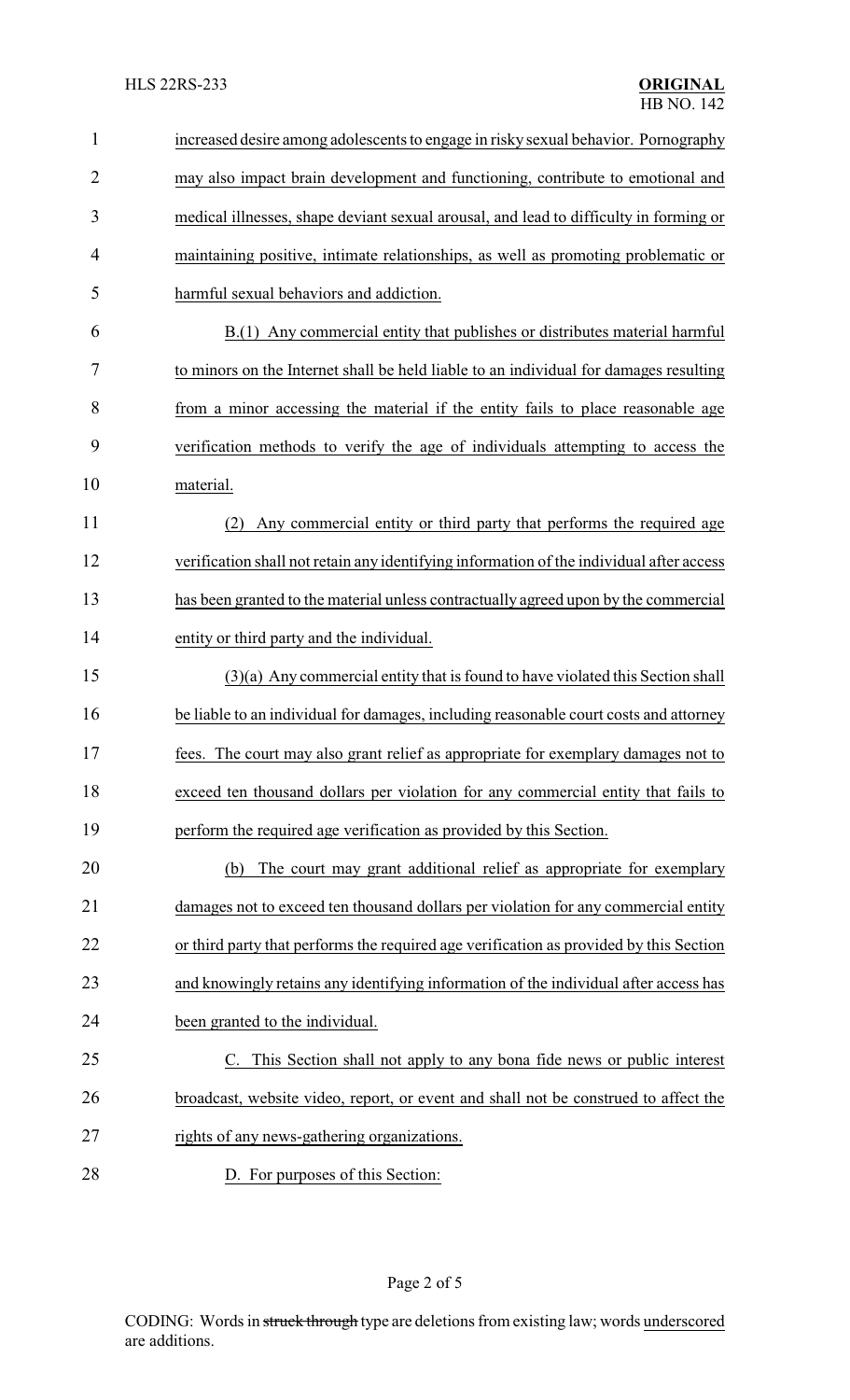| $\mathbf{1}$   | (1) "Commercial entity" includes corporations, limited liability companies,           |
|----------------|---------------------------------------------------------------------------------------|
| $\overline{2}$ | partnerships, limited partnerships, sole proprietorships, or other legally recognized |
| 3              | entities.                                                                             |
| 4              | "Distribute" means to issue, sell, give, provide, deliver, transfer,<br>(2)           |
| 5              | transmute, circulate, or disseminate by any means.                                    |
| 6              | (3) "Internet" means the international computer network of both federal and           |
| 7              | non-federal interoperable packet switched data networks.                              |
| 8              | (4) "Material harmful to minors" is defined as all of the following:                  |
| 9              | (a) Any material that the average person, applying contemporary community             |
| 10             | standards would find, taking the material as a whole and with respect to minors, is   |
| 11             | designed to appeal to, or is designed to pander to, the prurient interest.            |
| 12             | Any material that exploits, is devoted to, or principally consists of<br>(b)          |
| 13             | descriptions of actual, simulated, or animated display or depiction of any of the     |
| 14             | following, in a manner patently offensive with respect to minors:                     |
| 15             | Pubic hair, anus, vulva, genitals, or nipple of the female breast.<br>(1)             |
| 16             | (ii) Touching, caressing, or fondling of nipples, breasts, buttocks, anuses, or       |
| 17             | genitals.                                                                             |
| 18             | Sexual intercourse, masturbation, sodomy, bestiality, oral copulation,<br>(iii)       |
| 19             | flagellation, excretory functions, exhibitions, or any other sexual act.              |
| 20             | (c) The material taken as a whole lacks serious literary, artistic, political, or     |
| 21             | scientific value for minors.                                                          |
| 22             | "Minor" means any person under the age of eighteen years.<br>(5)                      |
| 23             | (6) "News-gathering organization" means any of the following:                         |
| 24             | (a) An employee of a newspaper, news publication, or news source, printed             |
| 25             | or on an online or mobile platform, of current news and public interest, who can      |
| 26             | provide documentation of such employment with the newspaper, news publication,        |
| 27             | or news source.                                                                       |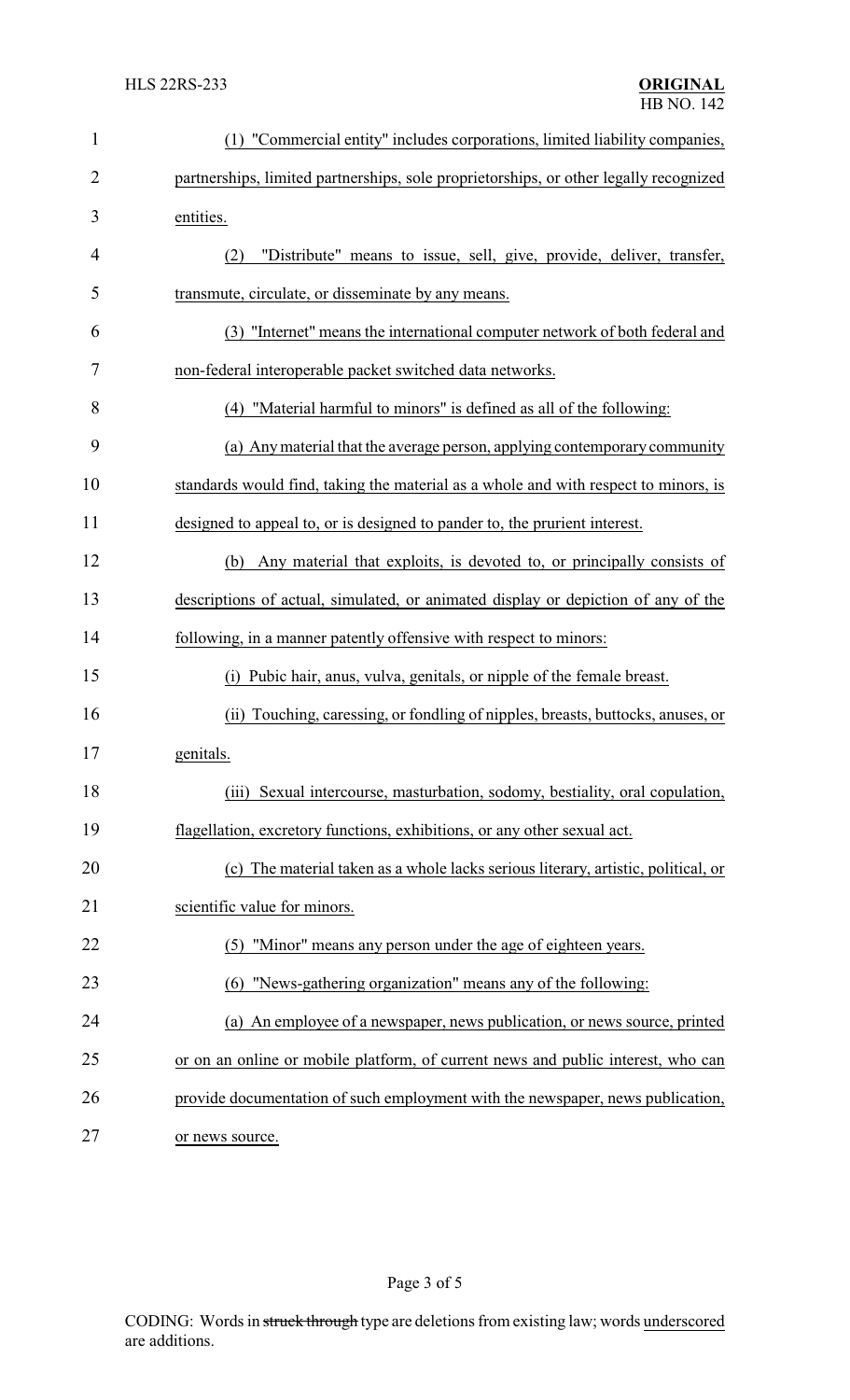| $\mathbf{1}$   | (b) An employee of a radio broadcast station, television broadcast station,             |
|----------------|-----------------------------------------------------------------------------------------|
| $\overline{2}$ | cable television operator, or wire service who can provide documentation of such        |
| 3              | employment.                                                                             |
| 4              | "Publish" means to communicate or make information available to<br>(7)                  |
| 5              | another person or entity on a publicly available Internet website.                      |
| 6              | (8) "Reasonable age verification methods" include verifying that the person             |
| 7              | seeking to access the material is eighteen years of age or older by using any of the    |
| 8              | following methods:                                                                      |
| 9              | (a) Provide a digitized identification card as defined in R.S. 51:3211.                 |
| 10             | (b) Require the person attempting to access the material to comply with a               |
| 11             | commercial age verification system that verifies in one or more of the following        |
| 12             | ways:                                                                                   |
| 13             | Government-issued identification.<br>(i)                                                |
| 14             | Any commercially reasonable method that relies on public or private<br>(ii)             |
| 15             | transactional data to verify the age of the person attempting to access the information |
| 16             | is at least eighteen years of age or older.                                             |
| 17             | (9) "Transactional data" means a sequence of information that documents an              |
| 18             | exchange, agreement, or transfer between an individual, commercial entity, or third     |
| 19             | party used for the purpose of satisfying a request or event. Transactional data can     |
| 20             | include but is not limited to records from mortgage, education, and employment          |
| 21             | entities.                                                                               |

## DIGEST

The digest printed below was prepared by House Legislative Services. It constitutes no part of the legislative instrument. The keyword, one-liner, abstract, and digest do not constitute part of the law or proof or indicia of legislative intent. [R.S. 1:13(B) and 24:177(E)]

| HB 142 Original |  |
|-----------------|--|
|-----------------|--|

2022 Regular Session Schlegel

**Abstract:** Provides for a private right of action against commercial entities who publish or distribute information harmful to minors on the Internet without placing reasonable age verification methods.

Proposed law provides for legislative intent including the public health concern and influence of pornography on minors.